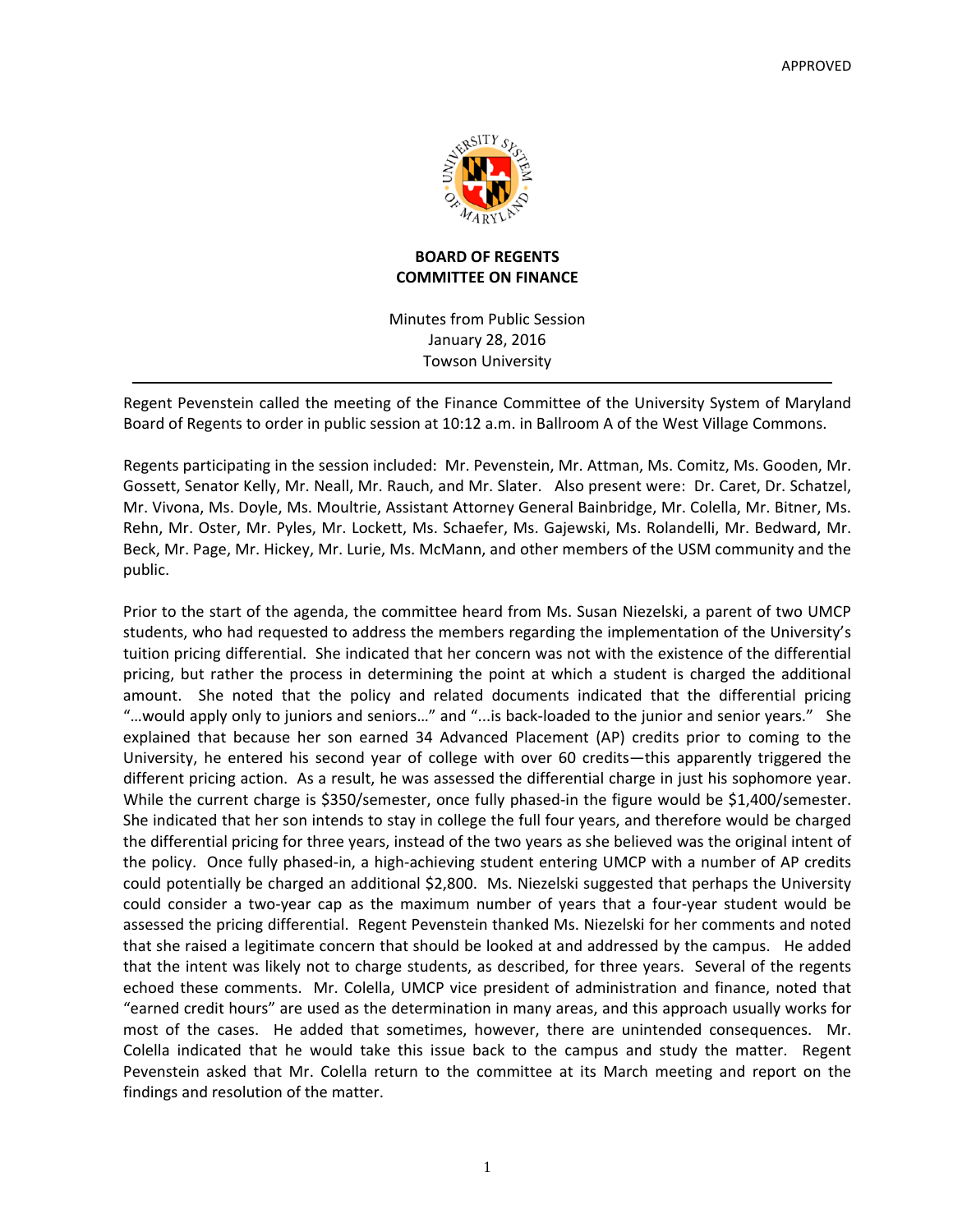The committee also heard from the new president of Towson University. Dr. Schatzel welcomed the regents to the campus and indicated that she was happy hit the ground running and begin her presidency at Towson University.

## 1. Proposed Revisions to Board of Regents Section VIII‐3.00—USM Procurement Policies and Procedures (action)

Regent Pevenstein introduced the item. He explained that as part of the Efficiency and Effectiveness 2.0 initiative, a study group had undertaken a comprehensive review of the USM procurement policies and procedures in an effort to streamline and update the policies and procedures based on best practices. The results were summarized on a chart in the materials and the details were made available online for review. He stated that the policies had not been updated for about 15 years. It was pointed out that a Board process recently enacted will require that all Board polices be reviewed once every four years.

The committee members discussed further revising the dollar thresholds proposed in two areas. To begin, the regents looked at the non-competitive small procurements section where the threshold of \$5,000 is recommended to increase to \$25,000. Regent Gossett noted that the threshold for sole source personal services contracts was proposed to be increased from \$25,000 to \$50,000. He suggested that the committee consider if both items might have an increased threshold of \$50,000. Ms. Schaefer, the vice president of UMBC who chaired the study group, explained that it was unlikely that the higher figure would pass with the upcoming review by the Joint Committee on Administrative, Executive and Legislative Review of the General Assembly. She indicated that the group felt comfortable with the \$25,000 proposed for the non-competitive small procurements. Regent Slater, on the other hand, expressed his support for the existing thresholds, noting however that he would vote in favor of the initial proposal. A motion was offered to retain the \$25,000 threshold for sole source personal services contracts. After a discussion focusing on two aspects of the matter—the fact that the dollar figure had not been updated since 1999 and the extent to which it was time consuming to submit a proposal and therefore the lower \$25,000 threshold may limit respondents—the motion to amend the proposal did not carry.

### **The Committee on Finance recommended that the Board of Regents approve the revised USM Procurement Policies and Procedures, as presented.**

(Regent Pevenstein moved recommendation, seconded by Regent Attman; unanimously approved)

### 2. Proposed Revisions to Board of Regents Policy VIII‐10.20—Policy on the Capital Budget of the University System of Maryland (action)

Regent Pevenstein explained that as part of the Efficiency and Effectiveness 2.0 initiative, the procurement study group also reviewed the approval processes regarding excess expenditures for System Funded Construction Projects (SFCP) funded with institutional resources where no additional external borrowing is required. Regent Pevenstein read the two proposed changes to the policy, noting that he had some concern with the second proposition: (1) The Vice Chancellor for Administration and Finance may authorize excess expenditures on SFCP projects in the amount of 10% or \$1,000,000, whichever is less (rather than 10% and \$500,000); and, (2) The Chancellor may authorize excess expenditures up to 20% or \$5,000,000, whichever is less as deemed necessary. Regent Pevenstein asked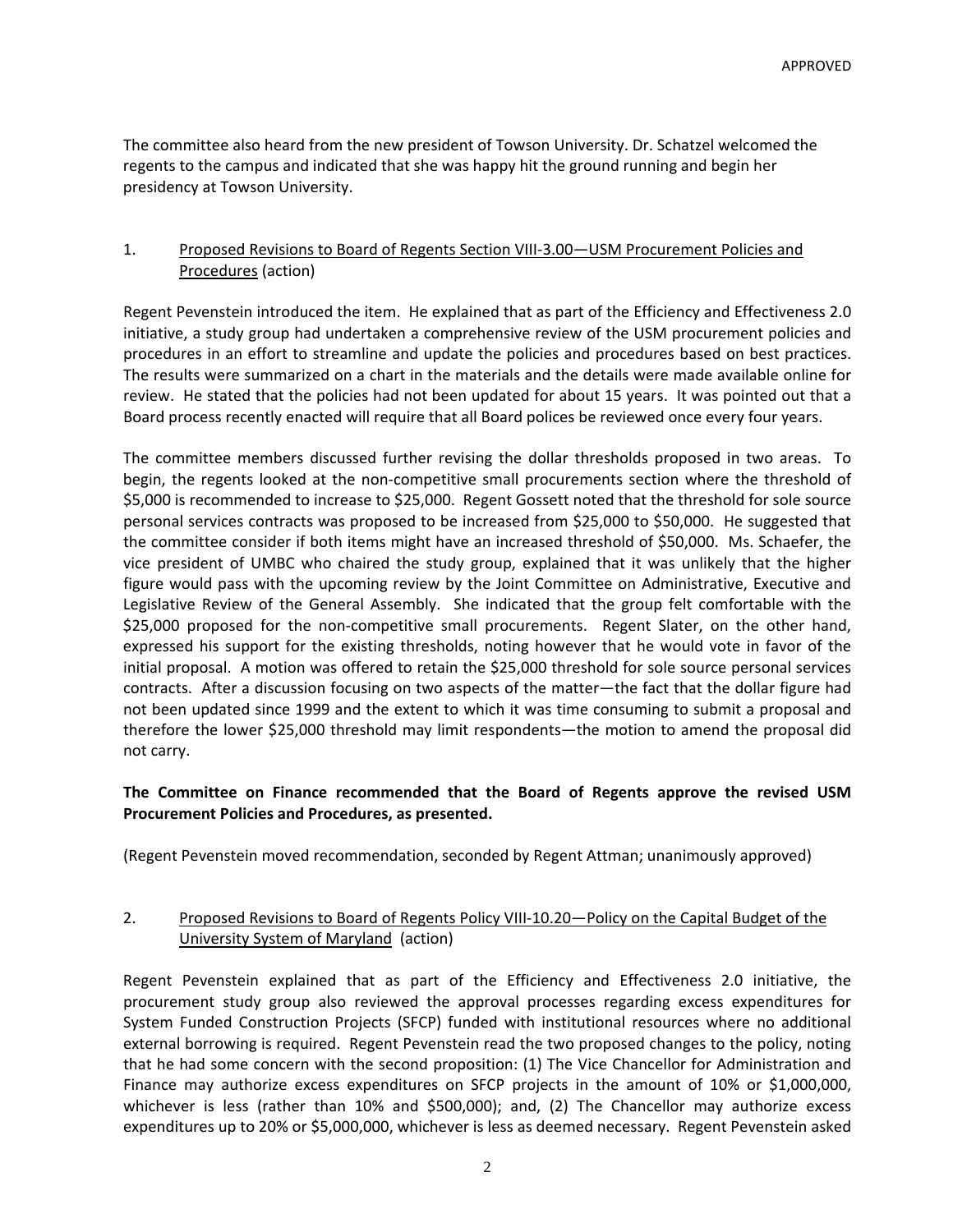Mr. Beck for the recent history with projects exceeding their authorized budgets. Mr. Beck responded that during the period of FY 2012 ‐ FY 2015, there were 8 projects that exceeded the lower limit—four projects fell in the \$500,000‐\$1,000,000 range; three in the \$1,000,000‐\$5,000,000 range and one project exceeded \$5,000,000. In some cases, the construction work had to be divided up into multiple bid packages to avoid impacting the construction schedule. In response to a question, Mr. Beck explained that eligible projects were those funded by the auxiliary budget and/or institutional cash. He pointed out that these projects do not involve state funds. Regent Attman suggested that the higher amount increases in budget authorizations should be reported to the Board in a timely manner and that the Chancellor sign‐off on those large increases over \$1,000,000. Several members of the committee concurred and the staff were requested to amend the policy accordingly. Regent Rauch indicated that the institutions should submit detailed circumstances to the Chancellor accompanying a request to change the authorized project budget. Mr. Vivona assured the committee that ultimately such requests come through the campus vice presidents' offices, are highly scrutinized with an eye on potentially expending institutional resources/fund balance, and that much goes on at the campus before a request is ever submitted to the System Office.

#### **The Committee on Finance recommended that the Board of Regents approve the proposed revision to the Policy on the Capital Budget of the University System of Maryland, as amended during the discussion.**

(Regent Pevenstein moved recommendation, seconded by Regent Gossett, unanimously approved)

#### 3. University of Maryland University College: Lease Renewal for Dorsey Station Location (action)

Regent Pevenstein stated that the University was seeking Board approval to renew its lease for space at Dorsey Station. Regent Attman asked if someone from UMUC could provide him with a copy of the lease to review relative to the E&E 2.0 initiative.

### **The Committee on Finance recommended that the Board of Regents approve for the University of Maryland University College to renew the lease at Dorsey Station for a term of 5 years.**

(Regent Pevenstein moved recommendation, seconded by Regent Gossett, unanimously approved)

#### 4. University System of Maryland: Report on FY 2015 Procurement Contracts (information)

Mr. Hickey presented the annual report. He noted that twenty‐six contracts were awarded totaling \$56.1 million, with about 38% of the total dollars awarded going to Maryland firms. Regent Attman mentioned the OneBaltimore initiative and the movement to utilize City of Baltimore vendors where possible. Mr. Hickey responded that current procurement regulations do not provide for a local hiring preference.

#### **The report was accepted for information.**